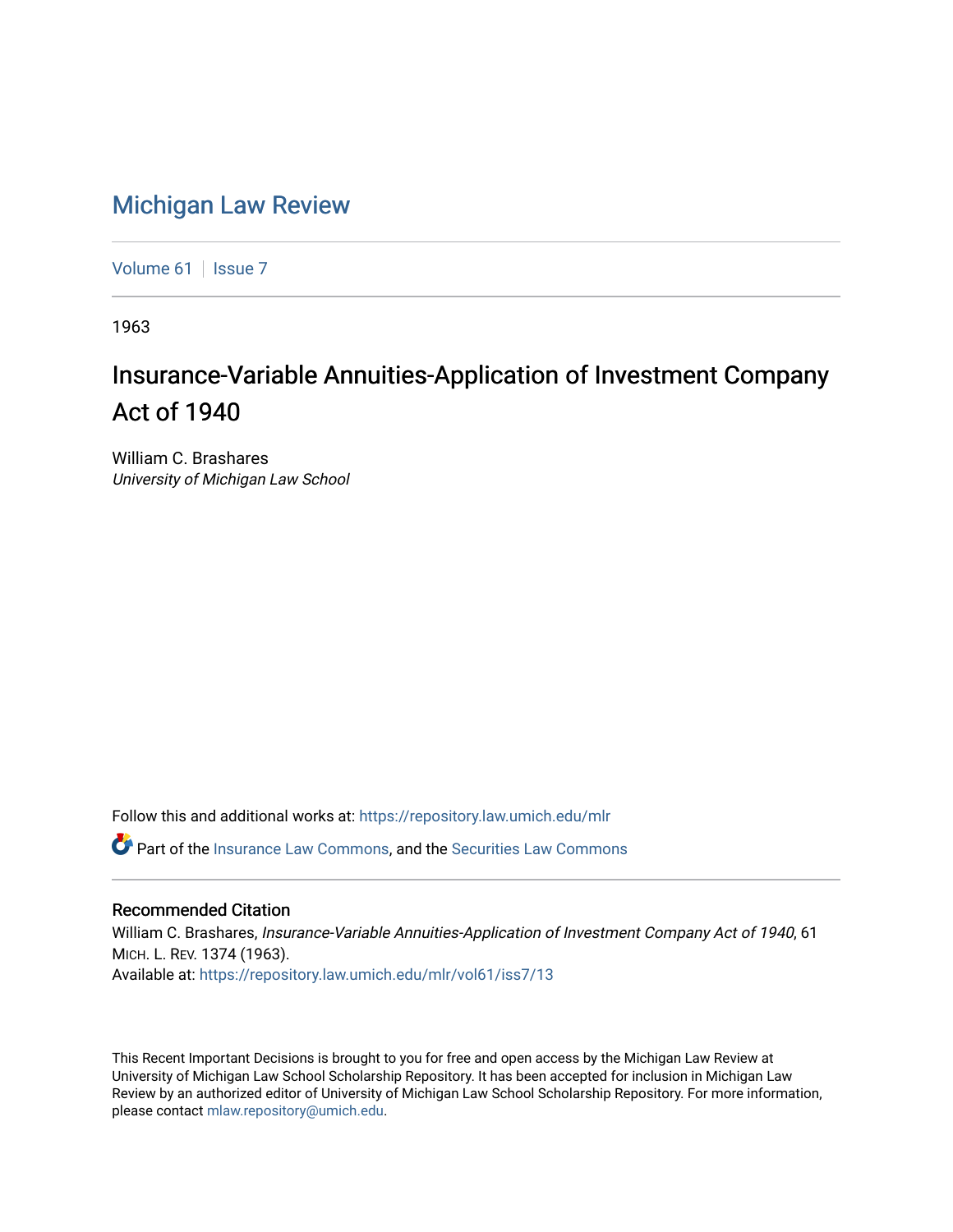INSURANCE-VARIABLE ANNUITIES-APPLICATION OF INVESTMENT COM-PANY ACT OF 1940-Anticipating the sale of variable annuity contracts as a part of its regular business, Prudential, a life insurance company, applied to the Securities and Exchange Commission for complete exemption from the requirements of the Investment Company Act of 1940.1 Prudential claimed that it qualified for exemption as an insurance company2 under the definition of "insurance company" in the Investment Company Act ("a company ... whose primary and predominant business activity is the writing of insurance . . . and which is subject to supervision by the insurance commissioner or a similar official or agency of a state").<sup>3</sup> In the alternative, Prudential requested exemption from specific provisions of the Investment Company Act4 relating primarily to investor control and redeemability requirements. On the principal application, asking complete

1 54 Stat. 789, as amended, 15 U.S.C. §§ 80a-l to -52 (1958).

 $2$  Section  $3(c)(3)$  of the Investment Company Act specifically exempts from the coverage of the act's provisions any "insurance company" as defined in  $\S$  2(a)(17). 54 Stat. 798, 793 (1940), 15 U.S.C. §§ 80a-3(c)(3),  $-2(a)(17)$  (1958).

3 54 Stat. 793 (1940), 15 U.S.C. § 80a-2(a)(17) (1958).

4 Section 6(c) provides that the SEC may grant exemptions, conditionally or unconditionally, from the provisions of the act "if and to the extent that such exemption is necessary or appropriate *in* the public interest and consistent with the protection of investors and the purposes fairly intended by the policy and provisions" of the act. 54 Stat. 802 (1940), 15 U.S.C. § 80a-6(c) (1958). See Great American Life Underwriters, Inc., Investment Co. Act Release No. 3070, July 15, 1960.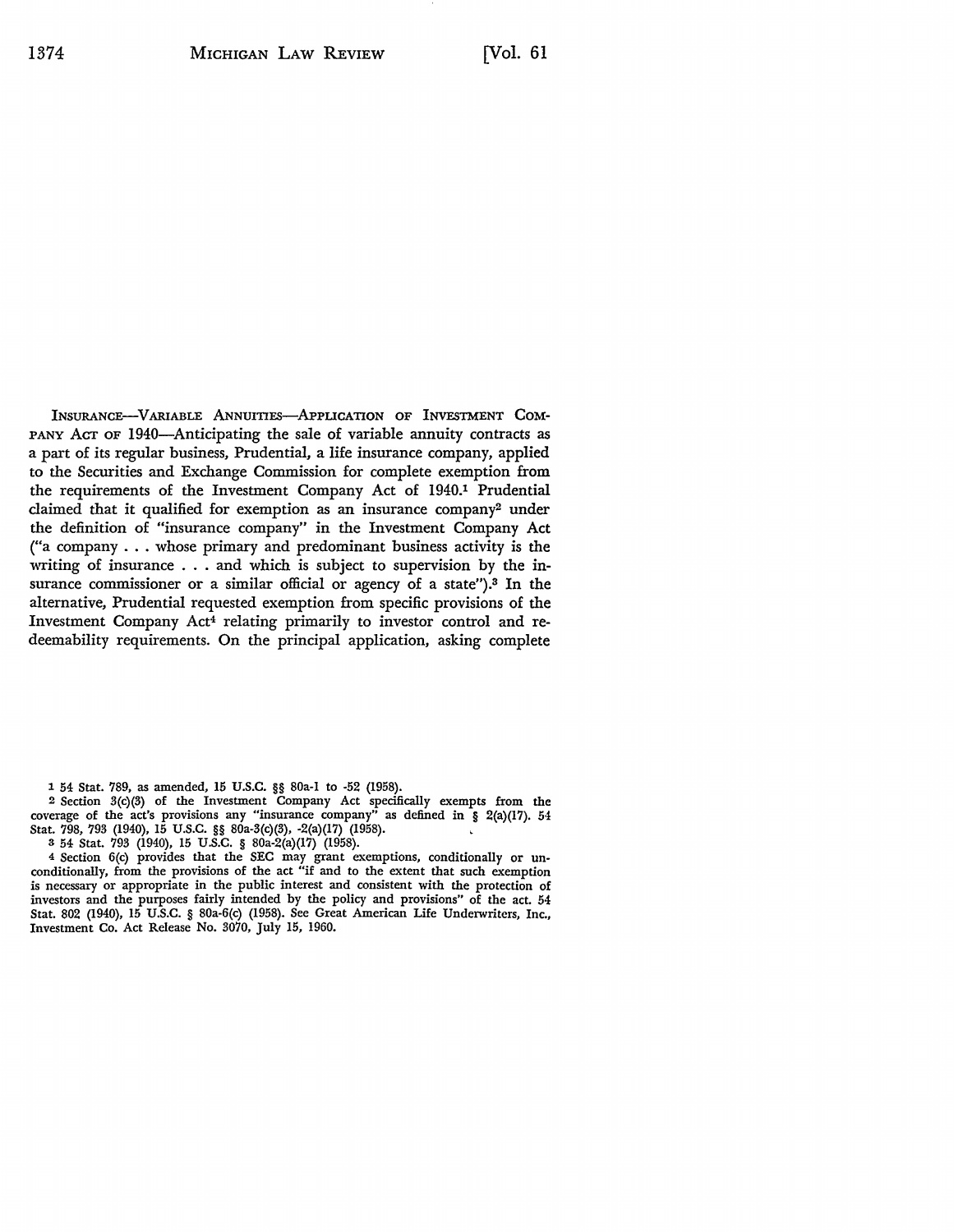exemption, *held,* denied. If an insurance company sells equity interests to the public and creates an investment fund, the insurance company's exemption from federal regulation does not carry over to the investment fund, which is treated as a separate entity. Moreover, the Supreme Court decision which initially brought the variable annuity under federal securities regulation as a "security" classified the annuity contract itself,<sup>5</sup> apart from any consideration of the type of company issuing it.6 *Prudential Ins. Co. of America,* SEC Investment Co. Act Release No. 3620, Jan. 22, 1963.

The variable annuity was developed a decade ago in response to the need for a retirement plan which would guarantee payments until death, as did an ordinary annuity, yet provide for appreciation of the principal to counter inflation, as would a share of common stock.<sup>7</sup> The logical solution was to combine the insurance function of distributing mortality risk over a large number of persons with the security's ability to appreciate

IS See SEC v. Variable Annuity Life Ins. Co., 359 U.S. 65 (1959); *cf.* the definition of an investment contract set forth in SEC v. W. J. Howey Co., 328 U.S. 293, 298-99 (1946). <sup>6</sup>In response to Prudential's alternative applications for exemption from specific Investment Company Act provisions, the Commission made the following orders:

(a) Exemption from § 16(a), which requires election of directors by holders of the securities, was denied. Variable annuity holders, having funds at risk, must have power to determine management policies affecting the investment fund. The requirement of investor control was a prime concern of the Investment Company Act. See *Hearings on S. 3580 Before a Subcommittee of the Senate Committee on Banking and Currency,* 76th Cong., 3d Sess. 253 (1940) (hereinafter cited as *Hearings].* 

(b) Exemption from §§ 22(e) and 27(c)(l), which require that all investment company securities be redeemable within seven days of presentation by the holder, was denied as to the "pay-in" period (the time in which the annuitant is accumulating "units" in the fund) and granted as to the "pay-out," or annuity, period. The redemption requirement in no way impairs or alters the variable annuity program during the accumulation period since the issuer then operates exactly like an ordinary investment company; however, the "pay-out" period involves a schedule of mortality assumptions by the insurer which would be useless if unilateral withdrawal of unliquidated units were permitted. See Variable Annuity Life Ins. Co. of America, Investment Company Act Release No. 2974, Feb. 25, 1960, pp. 20-21. Haussermann, *The Security in Variable Annuities,* 1956 INS. L.J. 382, 384.

(c) Exemption was also sought from § 22(d), which prohibits sale of securities at other than the public offering price, the insurer's plan being to charge a defaulting variable annuity holder who later cures the default with the higher of current offering price and the price at the time of default. In denying this exemption, the Commission reasoned that under Prudential's plan the penalty could well exceed (in a declining market) the 9% maximum prescribed in  $\S$  27(a)(l), or be "unconscionable or grossly excessive" in violation of § 22(b). Viewed as an administrative charge, it could exceed the "reasonable amount" standard of  $\S$  27(a)(5).

(d) Exemption from the semi-annual report requirement of § 30(d) was also denied. The disclosure requirement is essential for intelligent exercise by the variable annuity holder of his right to elect directors and to sell or redeem his securities. See *Hearings*  302-03, 329. See also Haussermann, *supra* at 390.

(e) Exemptions were granted from § 17(f), regarding banking procedures, and §  $27(a)(3)$ , which prohibits disproportionate deduction of sales expenses from monthly payments. It was reasoned that the insurance company had adequate facilities for safekeeping of securities, and, regarding sales load deductions, that the commission sales arrangements used in the insurance industry (whereby the commission is deducted from initial payments) rendered uniform deductions impractical.

7 The variable annuity began as an employee pension or profit-sharing plan. See Haussermann, *supra* note 6, at 390.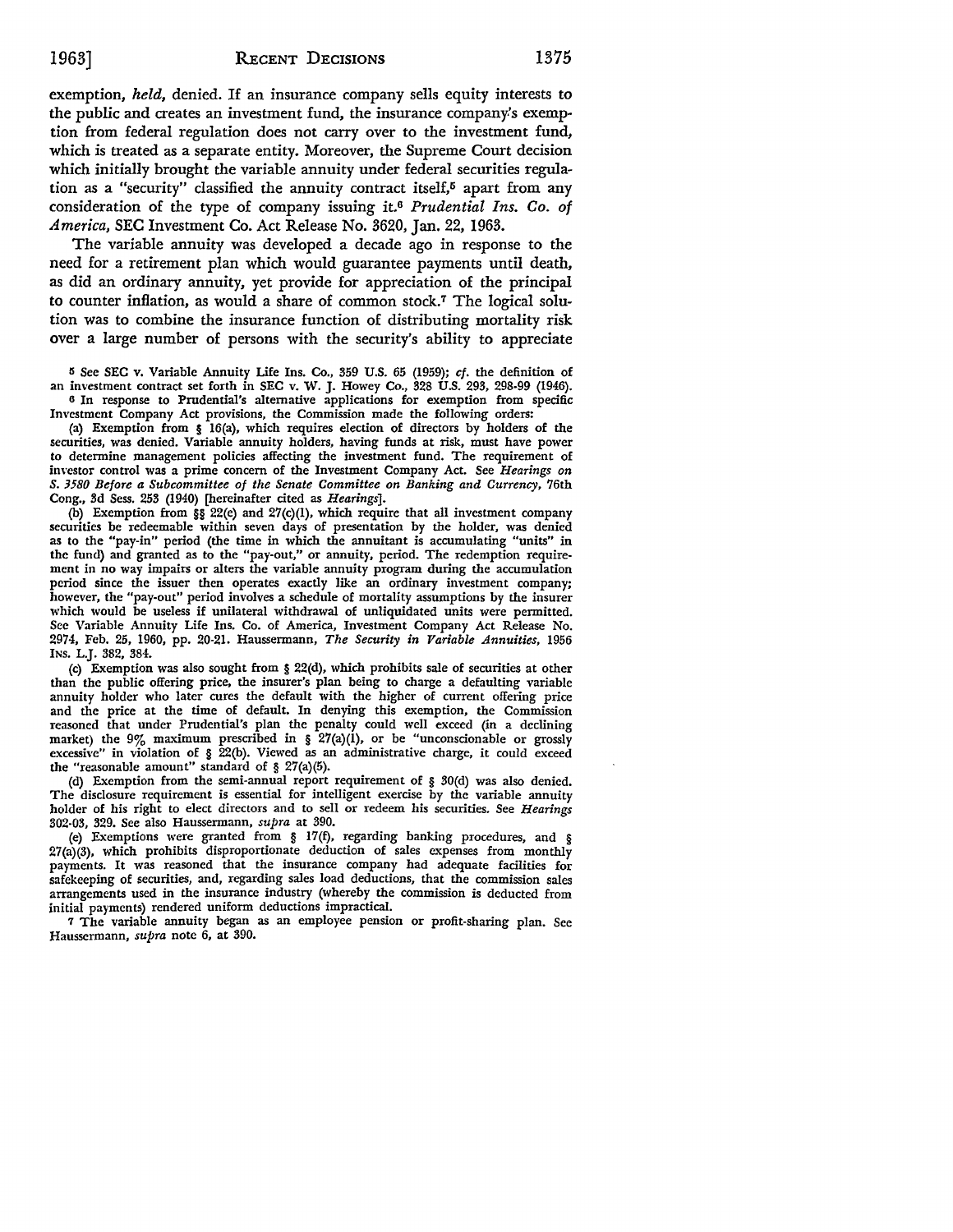in value along with general price rises.8 Such a combination is the variable annuity. During a specified number of years the annuitant's premiums are placed in an investment fund which consists of a widely diversified pool of common stocks. His interest is computed in terms of "units," each "unit" being a proportion of the fund; the value of each "unit" fluctuates with the rise and fall of the stock values in the fund. After the premiums are fully paid and the "pay-out" period begins, the insurer must liquidate units of the fund periodically in order to make payments to the annuitant. The payments are measured by the value of a fixed number of units; however, the value of a unit in the "pay-out" period also depends upon the investment experience of the fund. The actuarial function of the insurance company becomes significant in the "pay-out" period, for, unlike shares in a mutual fund, the variable annuity guarantees "unit" payments for the life of the holder, whether he reaches or exceeds his statistical life expectancy.9 However, unlike the ordinary annuity policy, the variable annuity guarantees no fixed sum payment. Underlying the variable annuity plan is the assumption that a diversified pool of common stock will appreciate at the same rate as general price levels; however, in practice the variable annuity holder is assuming not only the risk that a recession will drive the value of the annuity below its price,10 but also the risk that through mismanagement the fund will not respond to general price increases.11 These are not ordinary insurance risks; they are identical, however, to the risks facing purchasers of shares in an investment company. Consequently, the variable annuity is both a security and an annuity; both the mortality risk of insurance and the investment risk of securities are quite significant.

The dual nature of the variable annuity has created substantial problems as to the proper scope of federal securities regulation and state insurance regulation. In *SEC v. Variable Annuity Life Ins.* Co.,12 the Supreme

s See Johnson, *The Variable Annuity: What It Is and Why It Is Needed,* 1956 INs. L.J. 357, 359. In addition to the assumption that common stock values reflect general price level fluctuations, the variable annuity theory assumes that the speculative features of equity investment are removed by (1) investing in a widely diversified group of equities, and (2) investing in equities over a long period of time. *Id.* at 359-60.

<sup>9</sup>For an excellent comparison of the variable annuity, standard annuity and mutual fund share which points up the importance of the mortality risk which the insurer assumes, *i.e.,* guarantees the annuitant he will not outlive his income, see Mearns, *The Commission, the Variable Annuity, and the Inconsiderate Sovereign,* 45 VA. L. REv. 831, 834-38 (1959).

10 The adverse fluctuation of variable annuity "units" in a recession is defended as follows: "[I)s not the annuitant better off if he loses one half of his principal and maintains his purchasing power than he is if he maintains his principal and loses one half of the purchasing power?" Johnson, *supra* note 8, at 360.

11 See Spellacy v. American Life Ins. Ass'n, 144 Conn. 346, 131 A.2d 834 (1957), where the court held that the variable annuity was not insurance, and pointed out that the annuitant assumed the risk of "poor judgment or lack of skill in the management of the investments," *i.e.,* the danger that the "unit" "may be depreciated by reason of factors not traceable to general economic conditions." *Id.* at 357-58, 131 A.2d at 840.

12 359 U.S. 65 (1959) [hereinafter cited as VALIC).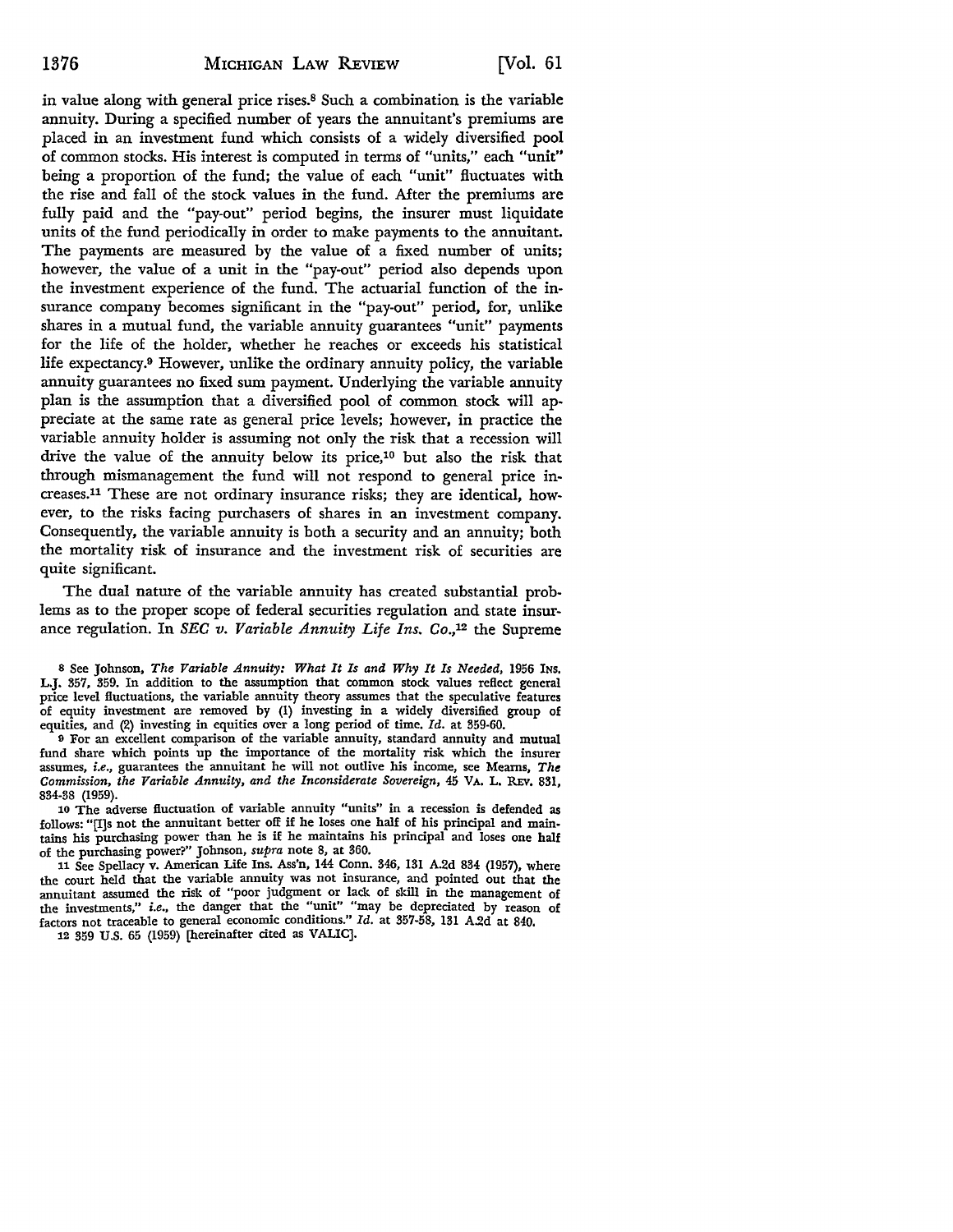Court held that the investment risks of the variable annuity were of primary significance, and therefore it is a security subject to the Securities Act of 19331s and Variable Annuity Life Ins. Co. is an investment company subject to the Investment Company Act of 1940. The majority in *VALIC* used what can best be described as a "conceptual" approach: the premise being that the variable annuity was either a security or an annuity, and the conclusion being that it was basically a security.14 On the other hand, the dissenters adopted an "institutional" approach, arguing that the variable annuity was a new concept in insurance, and therefore traditional principles of "state regulation and federal abstention," as embodied in the McCarran-Ferguson Act,16 required that the states be given an opportunity to modify their insurance regulation to provide adequate protection for the public, rather than relying upon federal regulation.16 Mr. Justice Brennan, in his concurring opinion, recognized the dual nature of the variable annuity, but concluded that the more significant problems it presented were those which federal securities regulation, rather than state insurance laws, were designed to solve.17 Widespread criticism of the Court's analysis lends strength to a third possible approach--that the variable annuity is both insurance and a security, and therefore the Investment Company Act's coverage of investment company activities clearly contradicts its express exemption of insurance activities under section 3(c)(3) when applied to the variable annuity. Moreover, in the setting of variable annuities, the policy of federal intervention in the regulation of securities and investment companies seems to conflict with the policy directive of the McCarran-Ferguson Act that "no act of Congress will be construed to invalidate, impair, or supersede any law enacted by any state for the purpose of regulating the business of insurance . . . unless such Act specifically relates to the business of insurance."18 This third

1s 48 Stat. 74, as amended, 15 U.S.C. §§ 77a-aa (1958).

H Mr. Justice Douglas (who served as Chairman of the SEC, 1934-1936) emphasized in the majority opinion: "There is no true underwriting of risks, the one earmark of insurance as it has commonly been conceived of in popular understanding and usage." 359 U.S. at 73.

15 59 Stat. 33 (1945), 15 U.S.C. §§ IOII-12 (1958).

16 Mr. Justice Harlan, dissenting, stated that "the Court is agreed that we should not 'freeze' the concept of insurance as it then existed [1933-1940]. By the same token we should not proceed on the assumption that the thrust of state regulation is frozen. As the insurance business develops new concepts the States adjust and develop their controls." 359 U.S. at 101.

17 "Accordingly, while these contracts contain insurance features, they contain to a very substantial degree elements of investment contracts as administered by equity investment trusts. They contain these elements in a way different in kind from the way that insurance and annuity policies did when Congress wrote the exemptions for them in the 1933 Act and the 1940 Act. Since Congress was intending a broad coverage in both these remedial Acts and since these contracts present regulatory problems of the very sort that Congress was attempting to solve by them, I conclude that Congress did not intend to exclude contracts like these by reason of the 'insurance' exemptions." 359 U.S. at 91.

18 59 Stat. 34 (1945), 15 U.S.C. § 1012(b) (1958). Both the Securities Act and the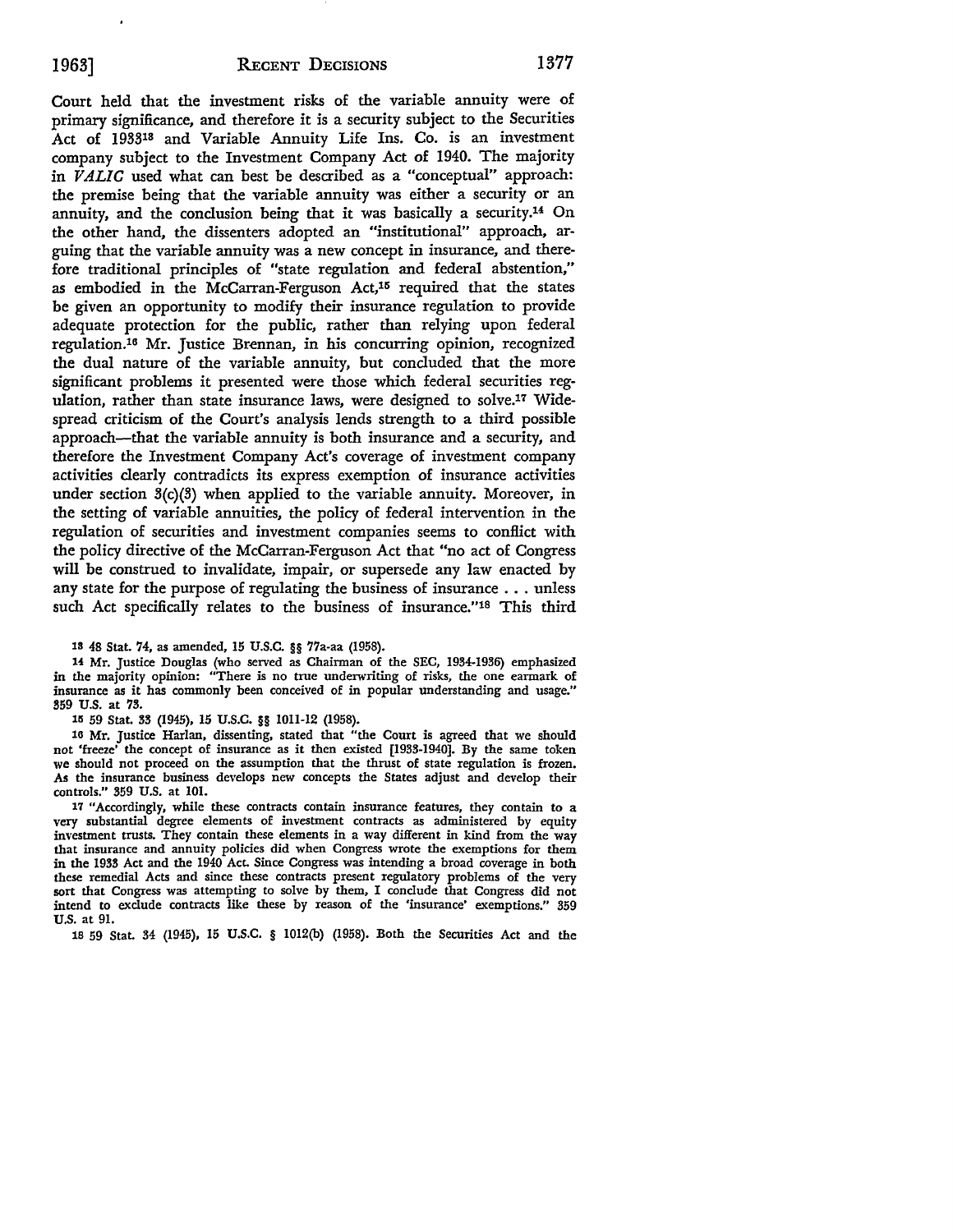approach suggests that the Court should have made its decision, not on the basis of which category the variable annuity most resembled, but, rather, which form of regulation most suited this type of annuity-security scheme. Whether such an approach would have produced a different holding is questionable. Nevertheless, as the law exists today a variable annuity is a security, and a company primarily engaged in issuing variable annuities will be regulated as an investment company.

The primary importance of the principal case is that it raises the question of whether the *VALIC* rule was meant to apply to a company such as Prudential whose dominant business is the issuance of insurance.10 *V ALIC* involved a company engaged *primarily* in the sale of variable annuities; it was not an "insurance company" within the Investment Company Act definition<sup>20</sup> and thus could not invoke the section  $3(c)(3)$  exemption from federal regulation, once the Court had decided that a variable annuity is a security. The question of whether this is a valid distinction for regulatory purposes is not answered by a simple conceptual analysis such as was employed in *VALIC*. Rather, it requires an analysis which the critics said *VALIC* avoided-an evaluation of state and concurrent state-federal regulation, both of which are applicable on technical grounds, and both of which, arguably, are applicable on policy grounds.21 The SEC declared in the principal case that the adequacy of state regulation was irrelevant, and that the only consideration was the relationship between the variable annuity holder and the issuing company-a relation-

Investment Company Act were enacted before there was any thought of variable annuities, indeed, before Congress even realized its power to regulate insurance. See H.R. REP. No. 85, 73d Cong., 1st Sess. 15 (1933). In 1944 the Supreme Court reversed the settled view that the insurance business did not involve interstate commerce. United States v. South-Eastern Underwriters Ass'n, 322 U.S. 533 (1944), overruling Paul v. Virginia, 75 U.S. (8 Wall.) 168 (1869). Congress then passed the McCarran-Ferguson Act to assure the states that it did not intend to exercise this newly discovered power. Since the dual nature of the variable annuity brings it within the scope of both securities legislation and the insurance company exemption of  $\S$  3(c)(3), the question as to which one applies cannot be answered by reference to the laws themselves. Professor Mearns has stated that "the *VALIC* case should have been treated as a problem created by the acts of an inconsiderate sovereign. One of his commands could be obeyed, but not both. Pick one, deny the other, and your reasons for doing so must ultimately rest on values indicating that the particular command selected was the one which *ought* to be obeyed. Yet no one of the opinions makes it clear what values were relied upon." Mearns, *supra* note 9, at 845. See also 56 MICH. L. REv. 656 (1958).

19 See VALIC, 359 U.S. 65, 74 n.3 (1959). The Investment Company Act defines "investment company" in § 3(a)(l) as any issuer which "is or holds itself out as being engaged primarily, or proposes to engage primarily, in the business of investing, reinvesting, or trading in securities." 54 Stat. 797 (1940), 15 U.S.C. § 80a-3(a)(1) (1958). This definition would apply to Variable Annuity Life Ins. Co., but could not cover Prudential. It is arguable, then, that the Court did not contemplate extension of its holding to a company squarely under the "insurance company" definition of § 2(a)(l7). 54 Stat. 793 (1940), 15 U.S.C. § 80a-2(a)(l7) (1958). See generally 71 HARV. L. REv. 562, 563 (1958); 8 KAN. L. REv. 492, 495 (1960).

20 See note 2 *supra.* 

21 See Mearns, *supra* note 9, at 847; *cf.* 71 HARv. L. REv. 562 (1958).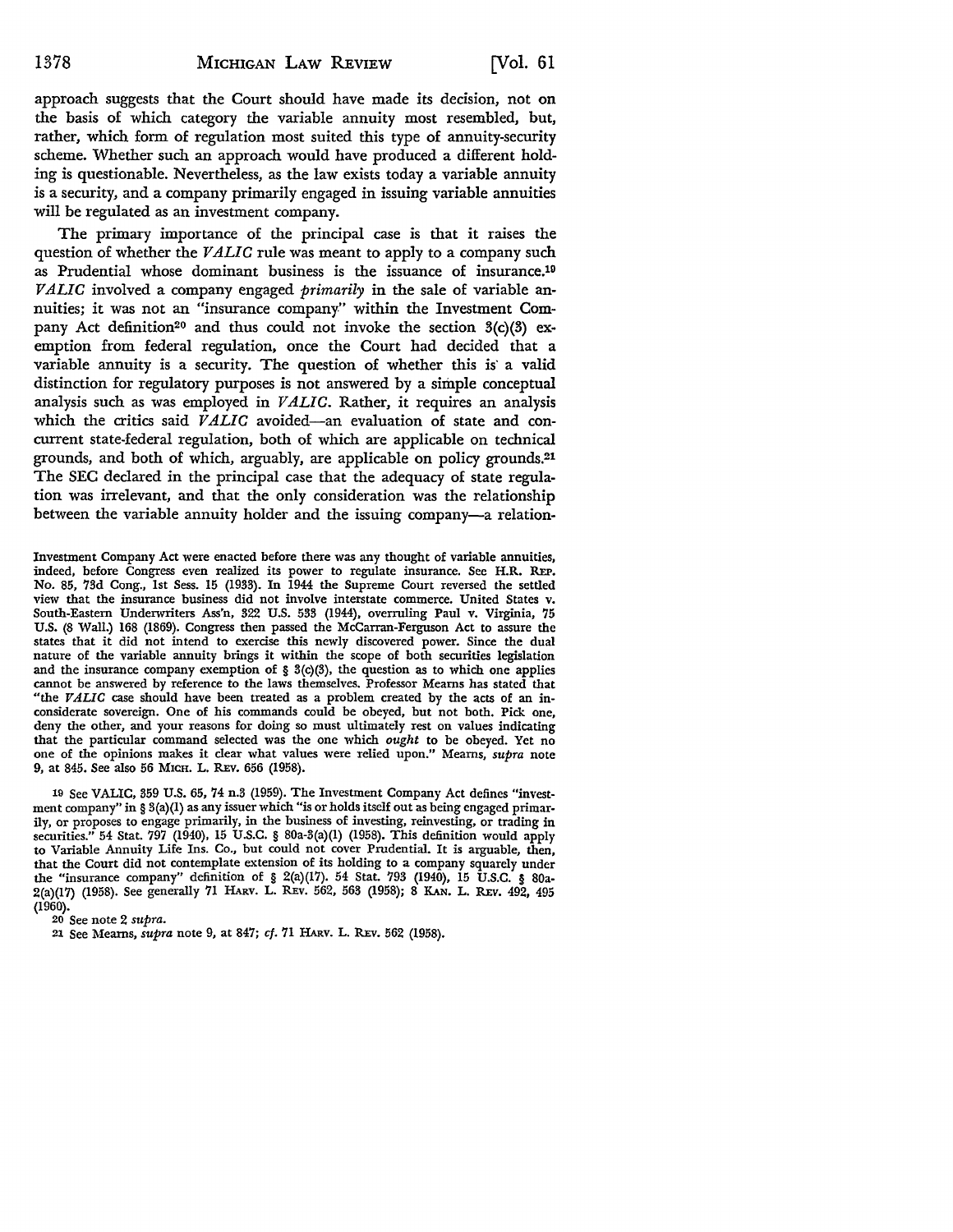ship which *V ALIC* had held was an investment transaction. Prohibited by the section 3(c)(3) from classifying Prudential as an "investment company," the Commission reasoned that the variable annuity segment of Prudential's business was a separate entity-an investment company created by Prudential and subject to federal securities regulation as such. The SEC apparently created this fictional "entity" only to define the scope of federal regulation; $2<sup>2</sup>$  it indicated that enactment by the states of legislation to accommodate insurance regulation affecting variable annuities with the federal requirements would be appropriate.28 In practice, there is hardly any separation between the insurance company and the investment fund since the "pay-in" or investment period, as well as the annuity period, must be managed in harmony with the actuarial function.24 So too, the interdependence of the investment fund and general surplus, as planned by Prudential, would provide the annuitant some protection from malfeasance in the management of the investment fund as well as erroneous computation in the actuarial department.25 Thus, not only does a literal reading of the Investment Company Act permit classification of Prudential, including its business in variable annuities, as an "insurance company," but, also unlike *VALIC,* the existence of a business devoted primarily to insurance provides investment protections which were noticeably lacking in a company such as Variable Annuity Life Ins. Co. Indeed, the absence of these protections explained why sale of variable annuities by Variable was prohibited in most states,<sup>26</sup> and further indicates why federal regulation was necessarily imposed by the Supreme Court.

22 The Commission differentiated the investment fund from the insurance company on the basis of the promises: "[I]nsurance promises are made solely by the insurance company and supported by its assets (not including the investment fund); investment participations are measured solely by the investment fund (separate from the insurance company's assets)." Principal case at 7. The difficulty in this separation is that under Prudential's plan any dividend surpluses (excess over amounts estimated to be needed for administrative expenses of the variable annuity operation) are available for other operations of the insurance company; also, any deficiencies in the variable annuity operation resulting from lower mortality than assumed will be covered by the insurance company's general surplus. This "pourover" of profits and losses does not appear similar, even in its "entity" form, to an investment company. See principal case at 3-4.

28 In response to Prudential's contention that Investment Company Act regulation would make it impossible for an insurance company to issue variable annuities, the Commission stated: "[I]t seems highly unlikely that any state, including New Jersey, would be reluctant to join with the largest insurance company in its jurisdiction to provide for a legitimate expansion of its business by amending its insurance code." Principal case at 7.

24 See Johnson, *supra* note 8, at 372.

25 See note 22 *supra.* 

26 Almost all states have quantitative and qualitative standards for the investments which can be made by insurance companies in common stocks; see, *e.g.,* Mnm. STAT. ANN. § 61.ll(5) (Supp. 1961); PA. STAT. ANN. tit. 40, § 5O6.l(g)(2) (1954). See also VALIC, 359 U.S. 65, 94 (1959); PATTERSON, EssENTIALS OF INSURANCE LAw 45-46 (2d ed. 1957). Variable Annuity Life Ins. Co., being composed almost entirely of common stock investments, could operate only as a seller of securities. Note, however, that Prudential could sell the variable annuities within these state laws since its common stock proportion would not exceed the maximum allowed. Apart from the variable annuity issuers, there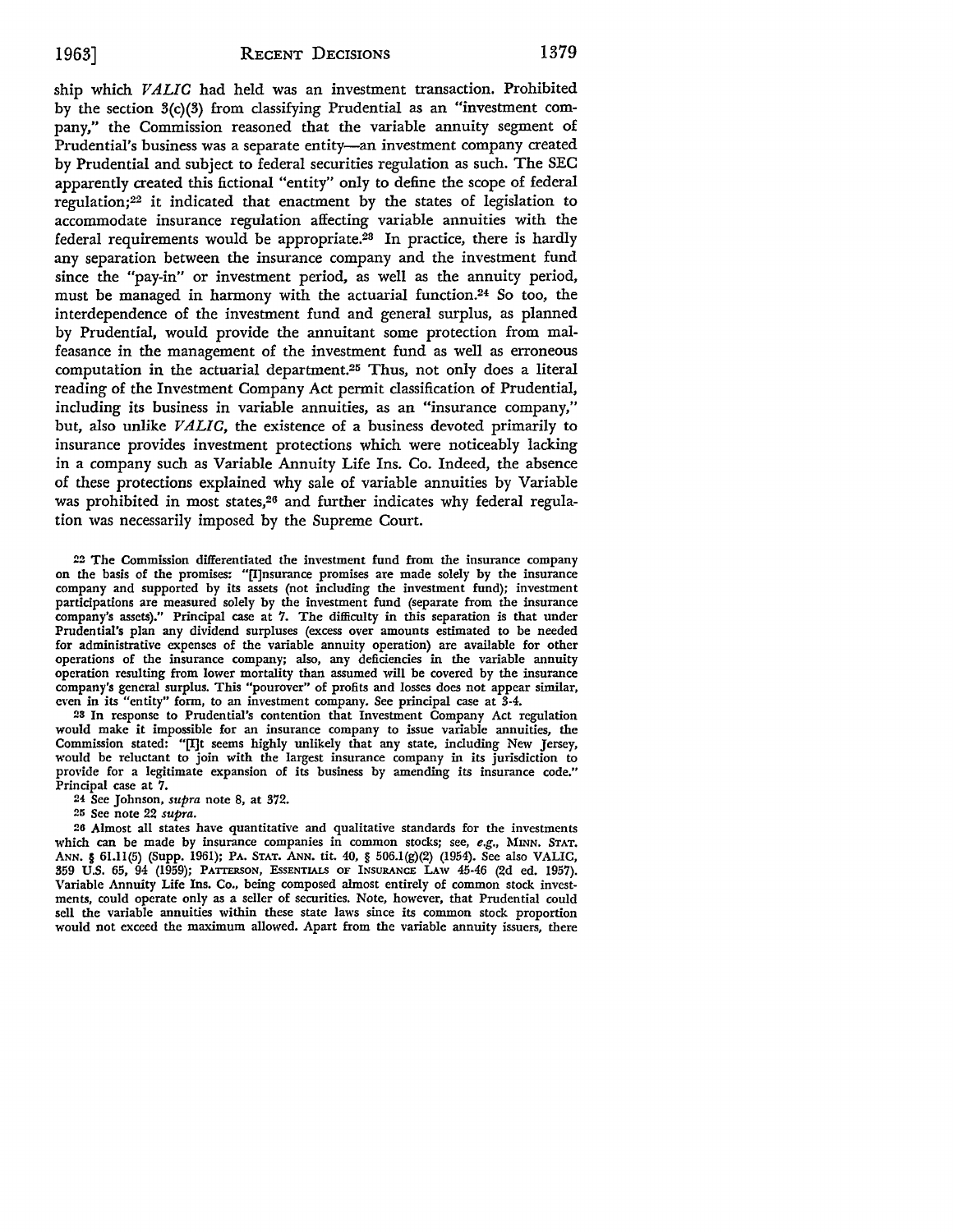Not only do the policy reasons underlying the *V ALIC* decision appear to be inapplicable to Prudential's circumstances, but the imposition of investment company regulation upon the issuer of the variable annuity effectively removes several of the "insurance" characteristics of this type of contract. Specifically, the redemption requirements of section 22(e) of the Investment Company Act and the public offering price standard of section 22(d) (exemptions from which were denied in Prudential's alternative application) preclude Prudential's proposals for a thirty-six month redemption period, which would discourage speculation,<sup>27</sup> and prohibit a policy provision which would encourage timely payment of premiums by charging the defaulting annuitant a slight penalty. In return for this dilution of the variable annuity as an insurance plan, federal regulation offers investor control of the investment fund "entity" through voting rights, a board of directors substantially independent from the insurance company, and more detailed information to the variable annuitant regarding the condition of the fund. The need for investor control and independence of directors would seem to be offset by a need, unique in the insurance industry, for coordination of the investment and actuarial functions. The protection intended by independence of directors could be achieved more expediently under the New Jersey laws which provide for appointment of six directors by the Supreme Court of New Jersey.28 Under New Jersey law, the reliance of the variable annuity fund upon the actuarial skill, as well as the assets, of the insurance company would not be obstructed. It might also be argued that the typical annuitant, primarily interested in an adequate retirement plan (as opposed to the more speculative interests of the investment company stockholder), would gain little advantage from the more elaborate federal disclosure provisions.29 It appears, then, that under federal regulation the variable annuity is substantially changed from a retirement plan to what more closely resembles a medium for speculation. If the premise may be indulged that the *VALIC* decision left a rational opening for continued exclusive state regulation of variable annuities when sold by a company "primarily engaged" in the insurance business, it appears that the regulation available under New Jersey law would afford a more reasonable system of regulation than would the Investment Company Act. Moreover, the combined impact of federal securities regulation and state in-

appears to be a trend among insurance companies toward increased common stock trading. See VANCE, INSURANCE § 5, at 43 (3d ed. 1951).

27 See Haussermann, *supra* note 6, at 386. See also Comment, 42 MINN. L. REv. 1115, 1133 (1959), in regard to the N.A.I.C. proposal that speculation in variable annuities be prevented by prohibiting lump sum withdrawal of the cash value of the annuitant's "units." New Jersey law requires the thirty-six month payment period. N.J. REV. STAT. § 17:35A-5(d) (Supp. 1963).

28 See N.J. REv. STAT. §§ 17:34-3.12 to .22 (Supp. 1963). Other provisions enacted specifically to regulate the sale of variable annuities are codified in **N.J.** REv. **STAT.**  §§ 17:35A-1 to -13 (Supp. 1963).

29 See Comment, *supra* note 27, at 1128; *but cf.* Haussermann, *supra* note 6, at 390.